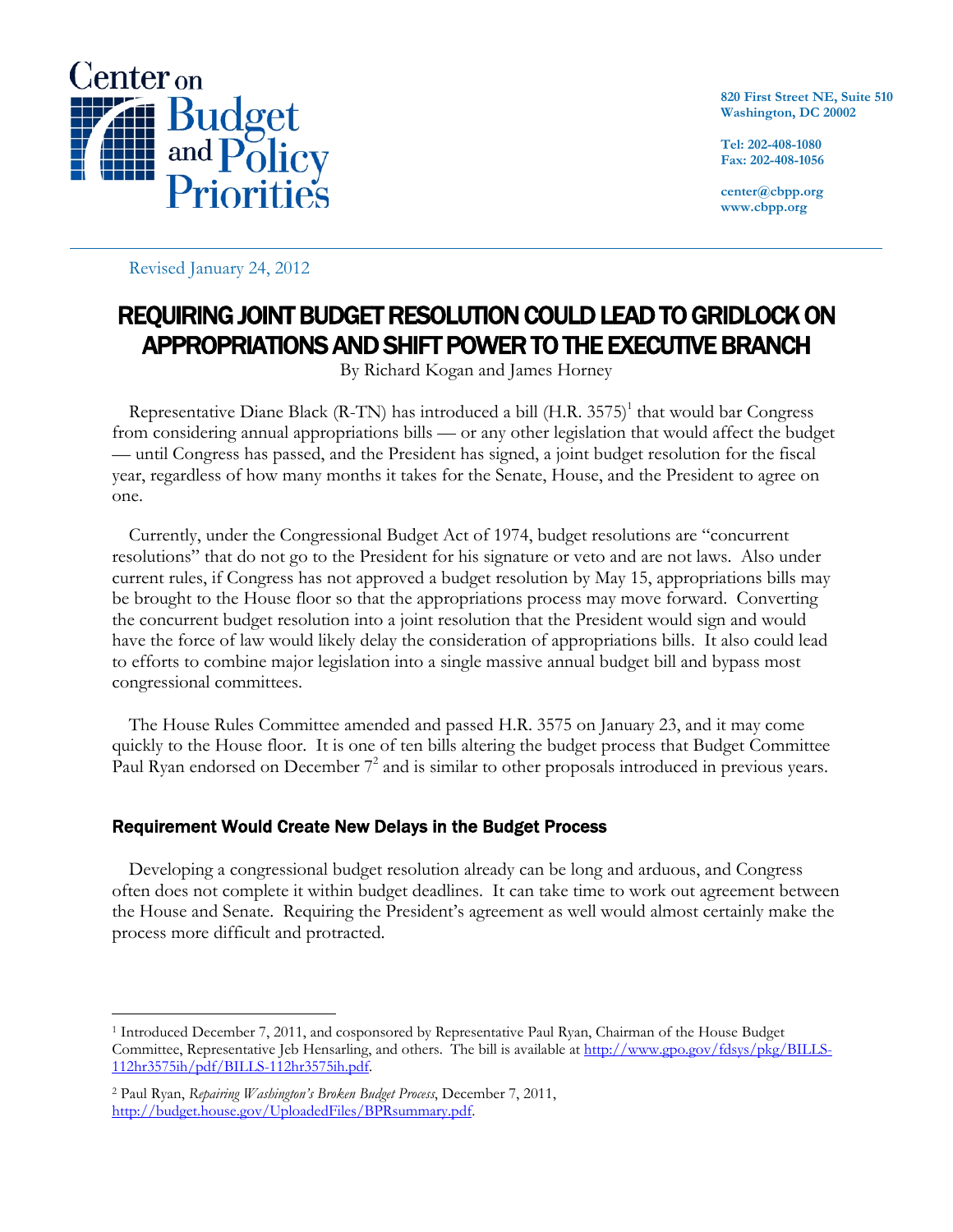In years in which the President and Congress disagree seriously about the budget, they might well not resolve those issues until the waning days of the congressional session. As a result, if a joint budget resolution were required, action on appropriations bills could be held up until the final days of a congressional session. In such cases, the Appropriations Committees could lose months of valuable time and find themselves under intense pressure to assemble and pass bills in extremely compressed timeframes very late in the year.

Some have argued that a joint budget resolution would improve budget outcomes by bringing the President into negotiations with Congress over the entire budget. To be sure, much of the work to reduce projected deficits in the 1980s and 1990s occurred when the President and Congress hammered out major budget deals — in 1983, 1990, 1993, and (to a lesser extent) 1997. *But these experiences show that when the President and Congress share a desire to reduce the deficit, a joint budget resolution is not needed* to bring them to the negotiating table. Conversely, in years when Congress and the President do *not* share such a desire — or seriously disagree about how to act on it — requiring enactment of a joint budget resolution would likely slow the budget process substantially, potentially leading to hurried and less well-considered policy decisions late in the year.

To try to mitigate these problems, H.R. 3575 includes a provision under which, if the President vetoed a joint budget resolution, Congress would still be bound by its targets in the same way that budget resolutions currently establish targets that are enforced in Congress by points of order. While this fallback provision is desirable, extensive delays while congressional leaders and the White House negotiate at length before admitting failure would still slow the process when the two sides seriously disagree. Moreover, the presence of this automatic fallback would lessen the pressure on both sides to agree; in this sense, this otherwise desirable fallback also attenuates the purported value of a joint budget resolution in "forcing" the two sides to compromise on budget policy.

#### Requirement Would Mark Step Toward Omnibus Budget Legislation

The proposal poses another significant risk. The joint resolution apparently is not supposed to change tax, entitlement, or appropriations laws directly, as explained below. But once the President and the congressional leadership find themselves negotiating over a real statute, rather than a budget planning document, they may succumb to the strong temptation to turn the joint budget resolution into an omnibus law — enacting or amending discretionary caps or actual appropriations levels, cutting or expanding entitlement programs, and raising or lowering taxes.

If this happens, basic budget rules could be up for debate and amendment annually, budget outcomes may become even more partisan (if one party has control of both the presidency and Congress), "headline" proposals may rob resources from less glamorous but equally necessary program areas, and Congress may function more as a parliament in which a single vote on a single piece of legislation enacts much or all of the majority party's budget platform. (It should be noted that budget resolutions cannot be filibustered in the Senate and are not subject to the Senate's "Byrd Rule," which limits the contents of reconciliation bills. $3$ )

 $\overline{a}$ 

<sup>&</sup>lt;sup>3</sup> The Byrd rule could not simply be extended to apply to budget resolutions, because the bulk of a budget resolution the dollar levels to be allocated to committees, the revenue floor, and procedural items — would all violate the Byrd Rule.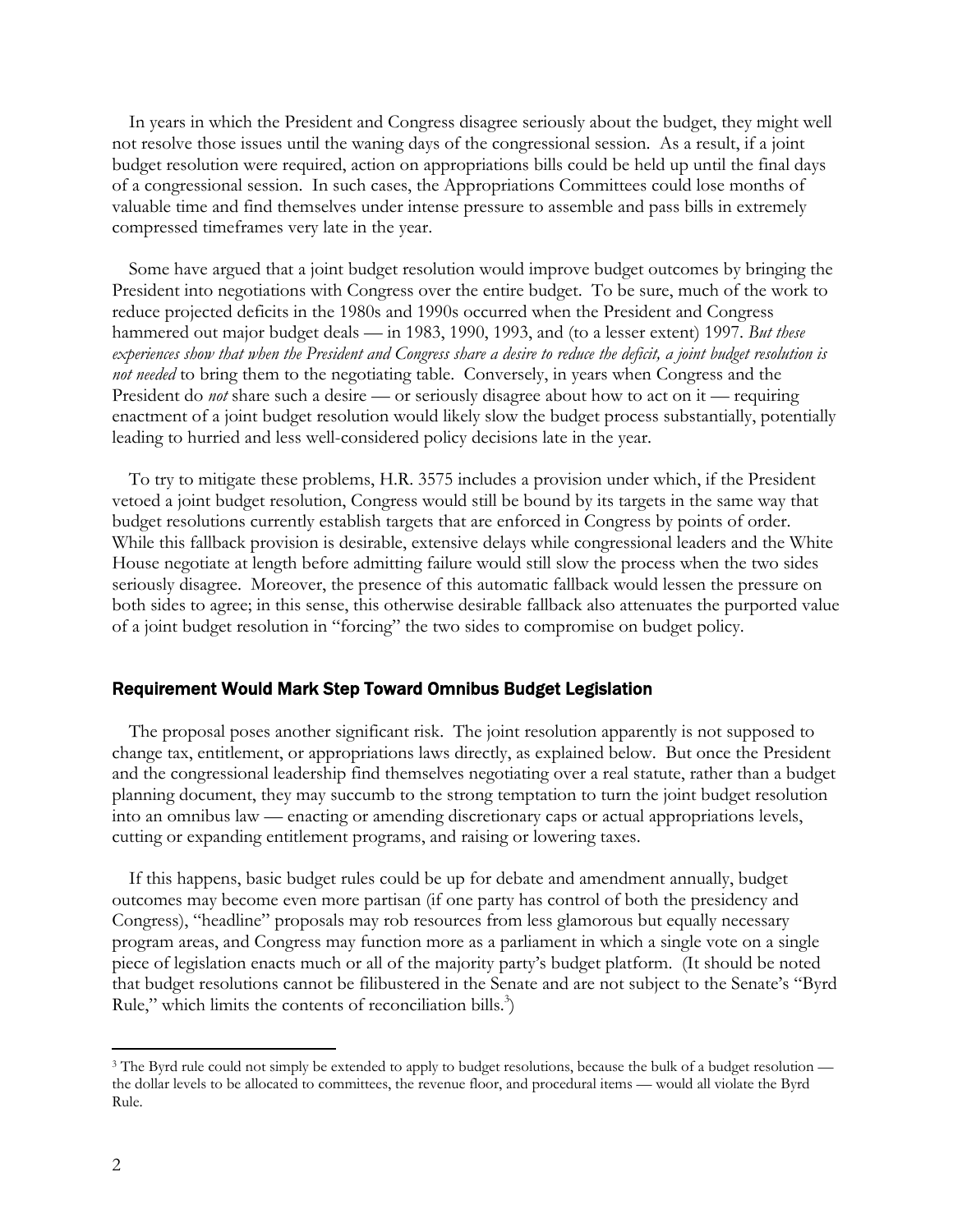If the annual budget resolution gradually turns into an annual omnibus budget bill, power over major budgetary details will gravitate from the various congressional committees toward the Budget Committee, the leadership, and especially the President.

H.R. 3575 appears to limit the contents of the budget resolution, but its limits may not be meaningful. In his description of the bill, Rep. Ryan wrote that "The contents … would be strictly limited to prevent the joint budget resolution from becoming a vehicle for unrelated legislation,"<sup>4</sup> but the actual language of the bill raises doubts as to whether that it is the case. The bill states that if a joint budget resolution contains matter not required or permitted under the law, it would lose the various procedural privileges it now enjoys, such as immunity from a Senate filibuster. But that provision is vague; existing law explicitly *permits* a budget resolution to contain "such other matters … and such other procedures, relating to the budget, as may be appropriate to carry out the purposes of [the Congressional Budget Act]." This is known as the elastic clause, and it would be a matter or parliamentary interpretation as to how far the elastic clause stretches.

In theory, Congress could set limits on the contents of budget resolutions that are more explicit than H.R. 3575's limit and could amend the elastic clause in the Congressional Budget Act. But it is not obvious how to draft a rule that allows budget resolutions to contain all the types of targets and procedures they may need, while at the same time preventing budget resolutions (once they have been turned into statutes) from infringing on the jurisdiction of other committees and becoming vehicles for wide-ranging changes in law. And if the congressional leadership were to negotiate an entire budget deal with the administration — especially if the same party controls Congress and the White House and that party commands 51 but not 60 votes in the Senate — then that party's leadership will be sorely tempted to stretch the rules.

### Reconciliation Directives Would Become Unamendable

A budget resolution may, but need not, contain "reconciliation directives" requiring specified House and Senate committees to draft and submit legislation to change mandatory spending and tax law within their jurisdiction by a specified date. (The directives cannot require the committees to make specific policy changes, but instead direct the committees to change outlays, revenues, or the deficit by specified amounts.) These submissions are then combined into a single "reconciliation bill," which receives favorable procedural treatment in the House and Senate; for example, reconciliation bills cannot be filibustered. Reconciliation turns planned changes in the amount of revenues or spending within each committee's jurisdiction from *assumptions* of budget resolutions*,* which Congress often ignores, into *mandates,* which Congress largely adheres to.

H.R. 3575 would move the reconciliation directives into the committee reports that accompany the joint budget resolution rather than including them in the budget resolution itself, yet the directives would continue to be mandates. This provision might appear to make little or no difference, but in reality, it would substantially strengthen the Budget Committees — and weaken the committees with jurisdiction over taxes and mandatory spending — by *preventing a member of the House or Senate from amending a reconciliation directive*, because the directive would be in the Budget Committee report, which can't be amended.

 $\overline{a}$ 

<sup>4</sup> Ryan, *Repairing Washington's Broken Budget Process,* p. 7.